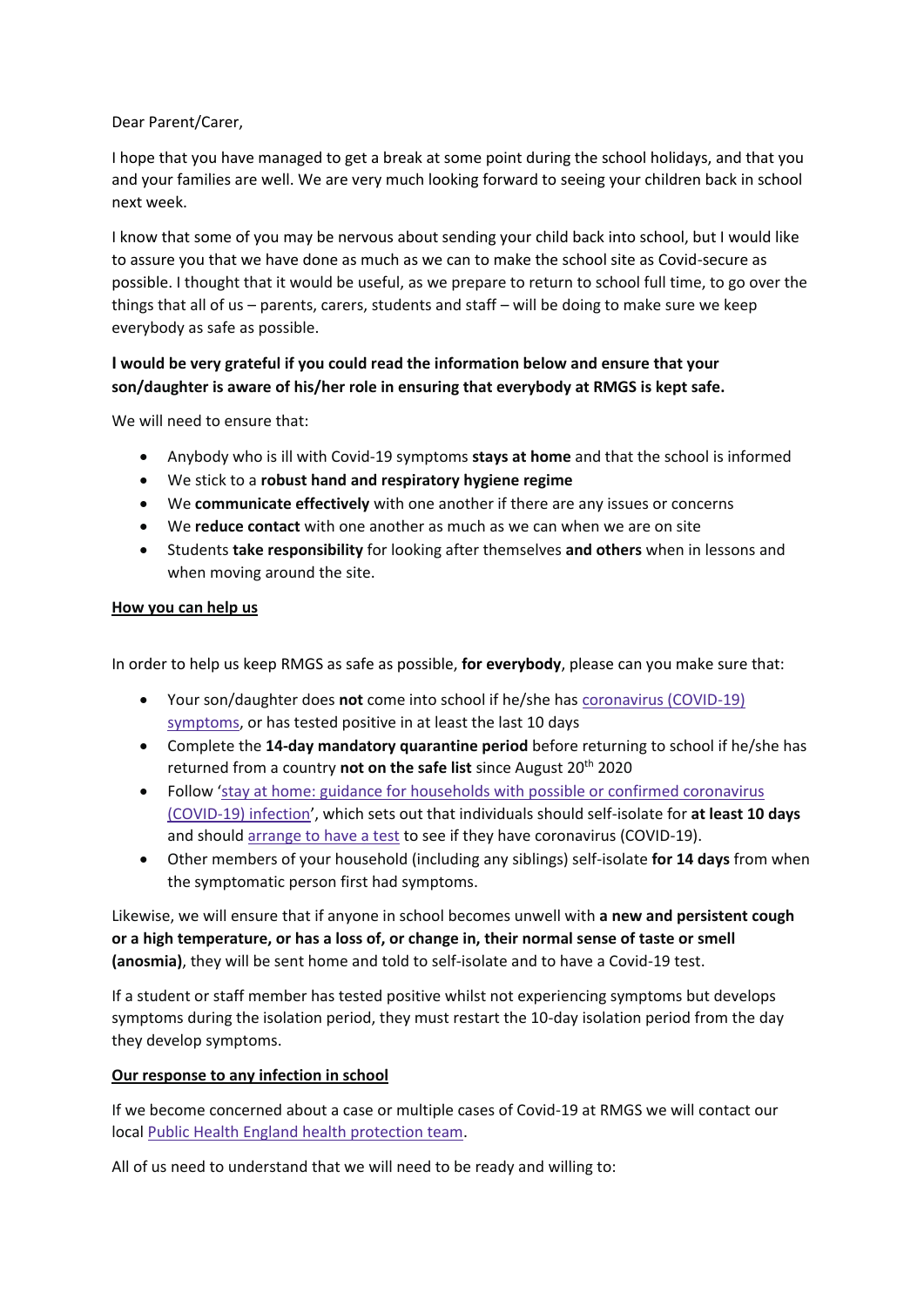- [book a test](https://www.gov.uk/guidance/coronavirus-covid-19-getting-tested) if we display or a child displays symptoms. Staff and pupils **must not come into the school if they have symptoms and** will be sent home to self-isolate if they develop them in school
- Provide details of anyone with whom we or a child have been in close contact if either were to test positive for coronavirus (COVID-19) or if asked by NHS Test and Trace
- [self-isolate](https://www.gov.uk/government/publications/covid-19-stay-at-home-guidance/stay-at-home-guidance-for-households-with-possible-coronavirus-covid-19-infection) if we have or a child has been in close contact with someone who tests positive for coronavirus (COVID-19), or if anyone in our household develops symptoms of coronavirus (COVID-19).

### Please note that:

- **If you or your child tests negative**, if you/they feel well and no longer have symptoms similar to coronavirus (COVID-19), you/they can stop self-isolating. However, you or they could still have another virus, such as a cold or 'flu – in which case it is still best to avoid contact with other people until feeling better. Other members of their household can stop self-isolating.
- **If you or your child tests positive**, you must make sure you follow the ['stay at home:](https://www.gov.uk/government/publications/covid-19-stay-at-home-guidance)  [guidance for households with possible or confirmed coronavirus \(COVID-19\)](https://www.gov.uk/government/publications/covid-19-stay-at-home-guidance) infection' and must continue to self-isolate for **at least 10 days** from the onset of symptoms. Students must only return to school if they do not have symptoms other than cough or loss of sense of smell/taste. This is because a cough or anosmia can last for several weeks once the infection has gone. **The 10-day period starts from the day when they first became ill**. If they still have a high temperature, they should keep self-isolating until their temperature returns to normal. Other members of their household should continue self-isolating for the full 14 days.

## **How we will manage confirmed cases of Coronavirus (COVID-19) at RMGS**

RMGS will take swift action if we become aware that someone who has been on site has tested positive for coronavirus (COVID-19). We will contact the local health protection team (HPT). This team will also contact RMGS directly if they become aware that someone who has tested positive for coronavirus (COVID-19) attend our school, as identified by NHS Test and Trace.

The health protection team will carry out a rapid risk assessment to confirm who has been in close contact with the person during the period that they were infectious, and ensure they are asked to self-isolate.

The health protection team will work with RMGS in such a situation to guide us through the actions we need to take. Based on the advice from the health protection team, we will send home those people who have been in close contact with the person who has tested positive, advising them to self-isolate for 14 days since they were last in close contact with that person when they were infectious. Close contact means:

- **direct close contacts** face to face contact with an infected individual for any length of time, within 1 metre, including being coughed on, a face to face conversation, or unprotected physical contact (skin-to-skin)
- **proximity contacts** extended close contact (within 1 to 2 metres for more than 15 minutes) with an infected individual
- travelling in a small vehicle, like a car, with an infected person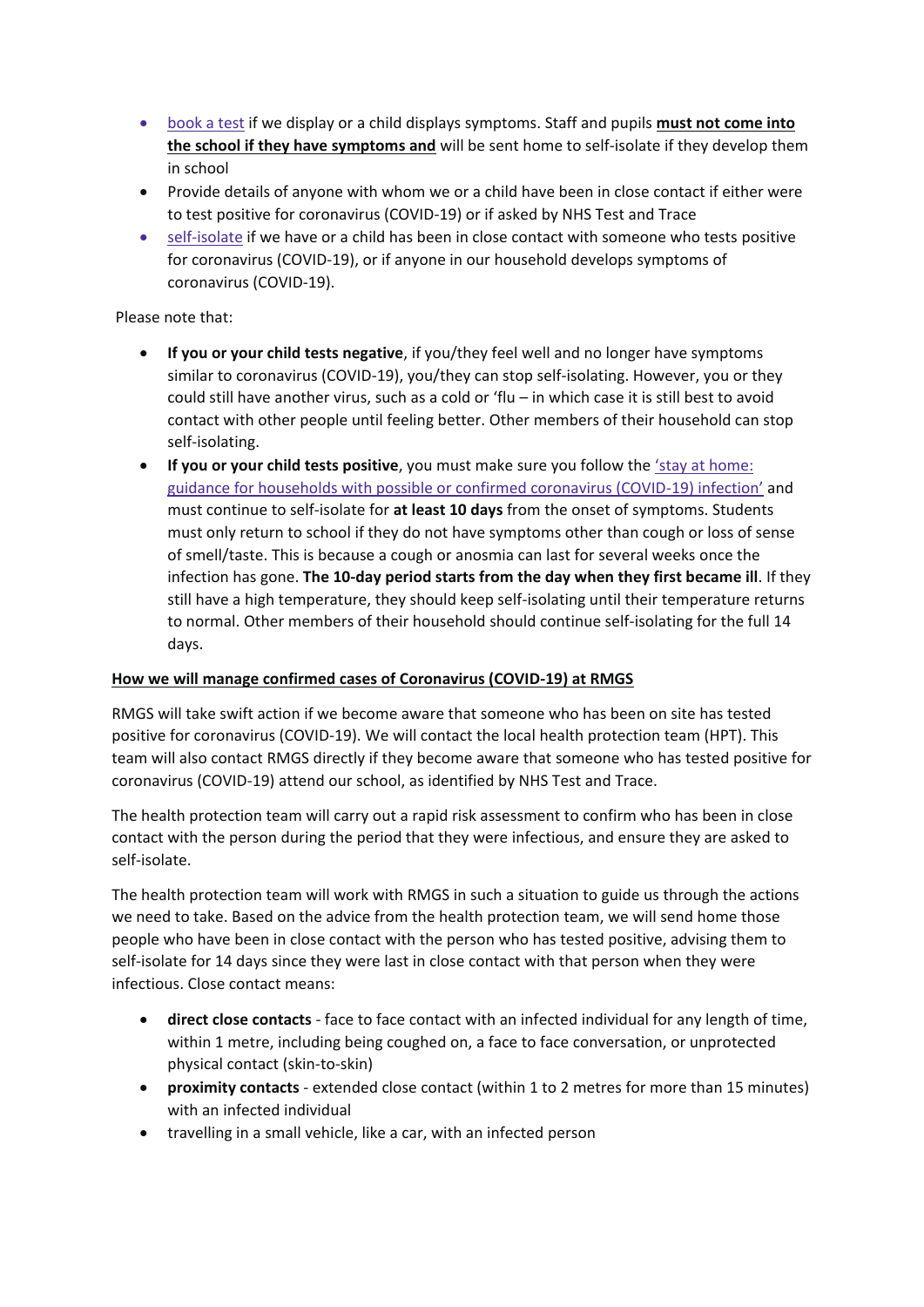The health protection team will tell us who must be sent home. Anybody who needs to be informed, will be informed by the quickest available means.

Household members of those contacts who are sent home do not need to self-isolate themselves unless the student or staff member who is self-isolating subsequently develops symptoms.

If someone in a class or group that has been asked to self-isolate develops symptoms themselves within their 14-day isolation period they should follow ['stay at home: guidance for households with](https://www.gov.uk/government/publications/covid-19-stay-at-home-guidance)  [possible or confirmed coronavirus \(COVID-](https://www.gov.uk/government/publications/covid-19-stay-at-home-guidance)19) infection'. They should get a test, and:

- **If the test delivers a negative result**, students/staff must remain in isolation for the remainder of the 14-day isolation period. This is because they could still develop the coronavirus (COVID-19) within the remaining days
- **If the test result is positive**, they should inform the school immediately, and should isolate for at least 10 days from the onset of their symptoms (which could mean the self-isolation ends before or after the original 14-day isolation period). Their household should self-isolate for at least 14 days from when the symptomatic person first had symptoms, following ['stay](https://www.gov.uk/government/publications/covid-19-stay-at-home-guidance)  [at home: guidance for households with possible or confirmed coronavirus \(COVID-19\)](https://www.gov.uk/government/publications/covid-19-stay-at-home-guidance)  [infection'](https://www.gov.uk/government/publications/covid-19-stay-at-home-guidance)

### **How RMGS will contain any outbreak of Covid-19**

If RMGS has **two or more confirmed cases within 14 days**, or an overall rise in sickness absence where coronavirus (COVID-19) is suspected, we will continue to work with our local health protection team who will be able to advise us if additional action is required.

In some cases, our health protection team may recommend that a larger number of other students self-isolate at home as a precautionary measure – perhaps the whole site or year group. With the other measures we are putting in place at RMGS, whole school closure based on cases within the school will not generally be necessary and will only occur on the advice of health protection teams or following instructions issued by the local authority or central government.

### Face masks

The current guidance on face coverings is that they are not necessary in a school. If this advice changes, we will follow the new advice. If, however, any member of staff or student prefers to wear a face covering we will not prevent them from doing so.

### **Start of term**

**Wednesday 2nd September** – Year 7 and Year 12 only in school

**Thursday 3rd September** – all Year Groups back in school

## **Arrangements to reduce mixing between groups (by keeping each year group in a separate bubble)**

- 1. The majority of the lessons for each Year Group will take place in a zone within the school. As a general rule, the students stay in one place and the staff members move around
	- a. For Years 7 to 9 almost all of their lessons will be in the same room with their tutor group. For example the eight Year 7 tutor groups will occupy the 6 rooms in L block and the 2 normal classrooms in R block. That Zone (L block / R block) will be the Year 7 Zone. Each tutor group will have almost all of their lessons in a fixed room – which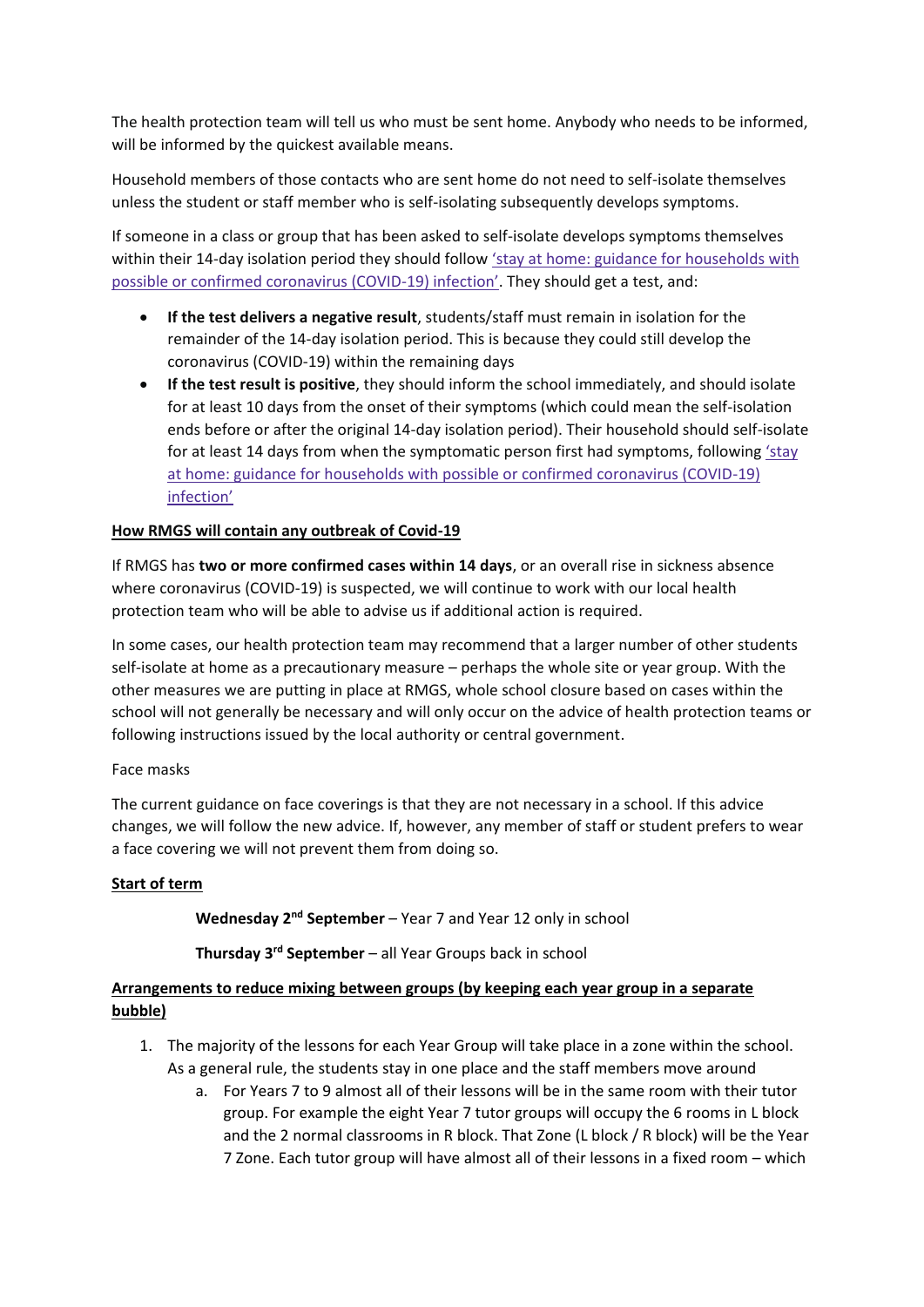will also be their form room. Teachers will move to that room to deliver their lesson, following the "normal" timetable

- b. For Years 10 to 13 students will need to change groups between lessons to allow for their different option subjects and sets. The majority of their lessons will be in one Zone however, so they will not mix with other year groups. An example is Year 10 who will be based in H block. That Zone (H block) will be the Year 10 Zone. Almost all of the lessons for Y10 will be in rooms in the H block, so teachers will move to the H block to teach their Year 10 lessons. All Year 10 form rooms will also be in H block
- 2. Some movement by classes out of their Zone will happen to allow limited access to some specialist rooms. It will not be possible to facilitate all lessons which normally require specialist rooms, but priority will be given to Years 13, 11, 12 and 10 (in that order) in attempting to give some access to specialist rooms in Design Technology, Art, Music, Computing, Science and PE.
- 3. There will not be any one way systems within any zone, since that would potentially create more mixing. It is clear that, since movement will be largely within a single zone, using the most logical and direct route minimises mixing
- 4. The full details of the Year Group Zones and Form Rooms will appear on revised timetables which students will be able to access via Edulink at the end of August. Year 7 students will receive their timetables on their first day in school
- 5. Students will be issued with lanyards (a different colour for each Year Group) both to hold their cashless catering card (to remove the need to use fingerprint scanners) and to make it easier to check that students are in the correct zones

### **Timings of the school day, and other changes to provision**

1. There will be some staggered timings to the start and end of the school day, to minimise congestion and mixing. The length of the school day is therefore unchanged for students. Limited space on site means that Year 12 and Year 13 will largely be on home study when they do not have a lesson. F3 and the library will remain available for those with "trapped" study time in the middle of the day

| Year group      | <b>Start</b> | Finish      |  |
|-----------------|--------------|-------------|--|
| Year 7          | 08:25        | 15:00       |  |
| Year 8          | 08:30        | 15:05       |  |
| Year 9          | 08:35        | 15:10       |  |
| Year 10         | 08:40        | 15:15       |  |
| Year 11         | 08:45        | 15:20       |  |
| Years 12 and 13 | 08:50        | after 15:20 |  |

- 2. Teaching staff will escort their classes off site at the end of the day. There will be no access through the Thamesview Primary School site
- 3. We would ask that you try to avoid your children arriving significantly earlier than these times. Students who do arrive early will have to proceed directly to their zones. A breakfast service will be provided, but only students using this service will be permitted in the hall. The hall will be permanently set up with its own year zones utilising the whole of the hall, not just the refectory area – which will be used for this breakfast service and again at lunchtime
- 4. Very few extra-curricular activities will be able to run. Some extra-curricular activities involving only one year group may be possible, but details will not be available until the start of term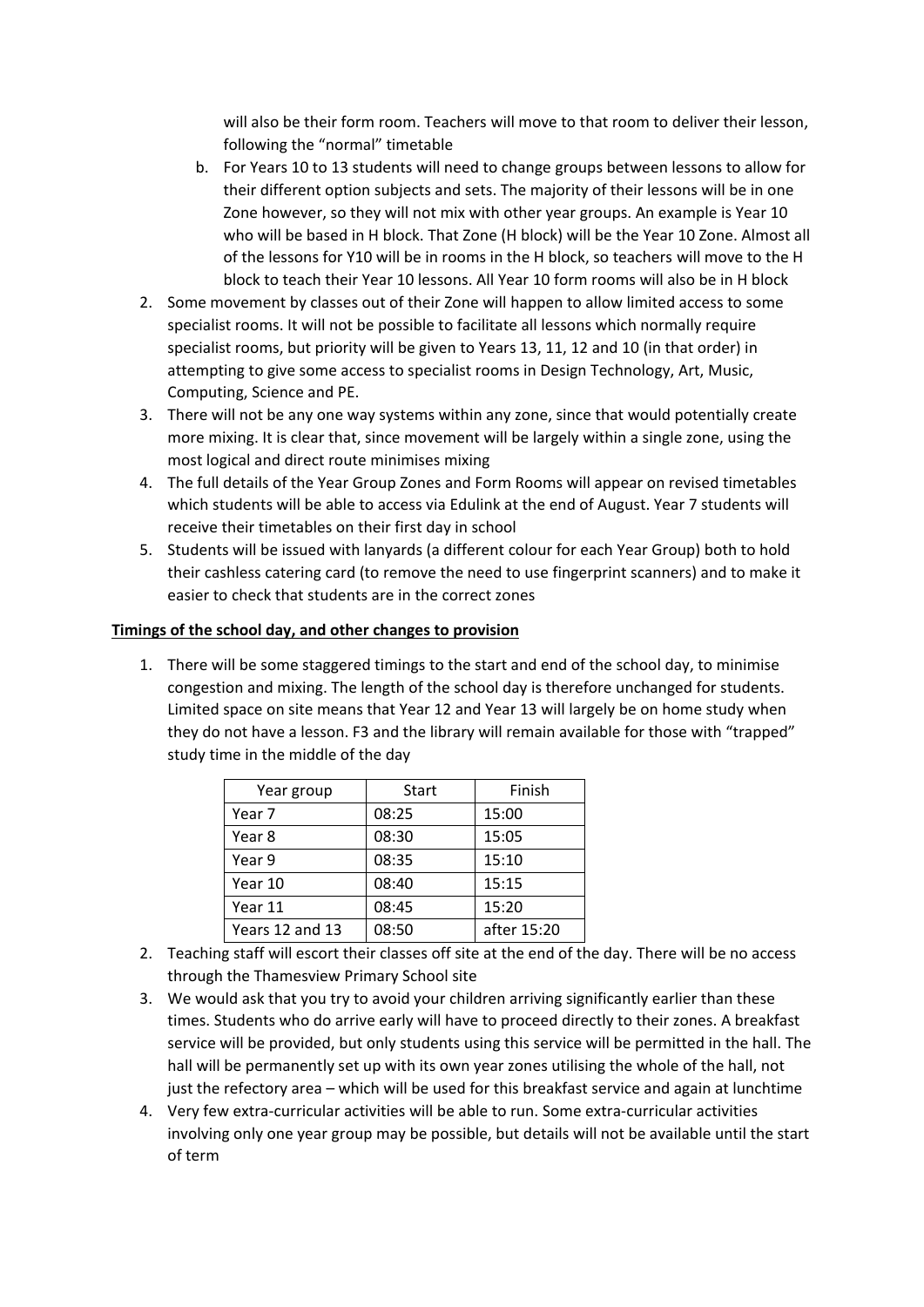- 5. The after-school homework club will be available only for Year 7, since we cannot have more than one year group present
- 6. After the October half-term we will provide some supervised after-school study for Year 11 and Year 13 students
- 7. There will be no common time for mid-morning break. Instead, period 2 will run for 70 minutes and each year group will take a break during period 2. There will be no outside "play" during mid-morning break. Students not purchasing food must remain in their zone. Students choosing to purchase food must do so and then leave as quickly as possible to minimise the chance of them meeting students from other year groups. Students will be allowed to eat in their zone or form room if necessary



8. Three year groups will have lunch during the "normal" period 4, and then will have their period 4 lesson during the normal lunch time. Students will be allowed to "play" outside during their lunch time, but must stay in certain separate areas. In wet weather, students will need to stay in their form rooms. The timings for lunch for each year group are:

|                | Year 7                          | Year 8                          | Year 9                          | Year 10                         | Year 11                         | Years 12/13                     |
|----------------|---------------------------------|---------------------------------|---------------------------------|---------------------------------|---------------------------------|---------------------------------|
| 11:50          | may purchase<br>food from 11:55 | perlod 4                        | may purchase<br>food from 12:05 | period 4                        | may purchase<br>food from 12:15 | period 4                        |
| 12:40<br>13:35 | period 4                        | may purchase<br>food from 12:45 | perlod 4                        | may purchase<br>food from 12:55 | period 4                        | may purchase<br>food from 13:05 |

- 9. Assemblies will be delivered through Microsoft Teams, with students staying in their form rooms. There will be no large gatherings of students
- 10. A reminder of uniform, equipment and PE kit can be found here [https://www.rainhammark.com/page/?title=Information+pack+for+new+year+7+parents&p](https://www.rainhammark.com/page/?title=Information+pack+for+new+year+7+parents&pid=600) [id=600](https://www.rainhammark.com/page/?title=Information+pack+for+new+year+7+parents&pid=600)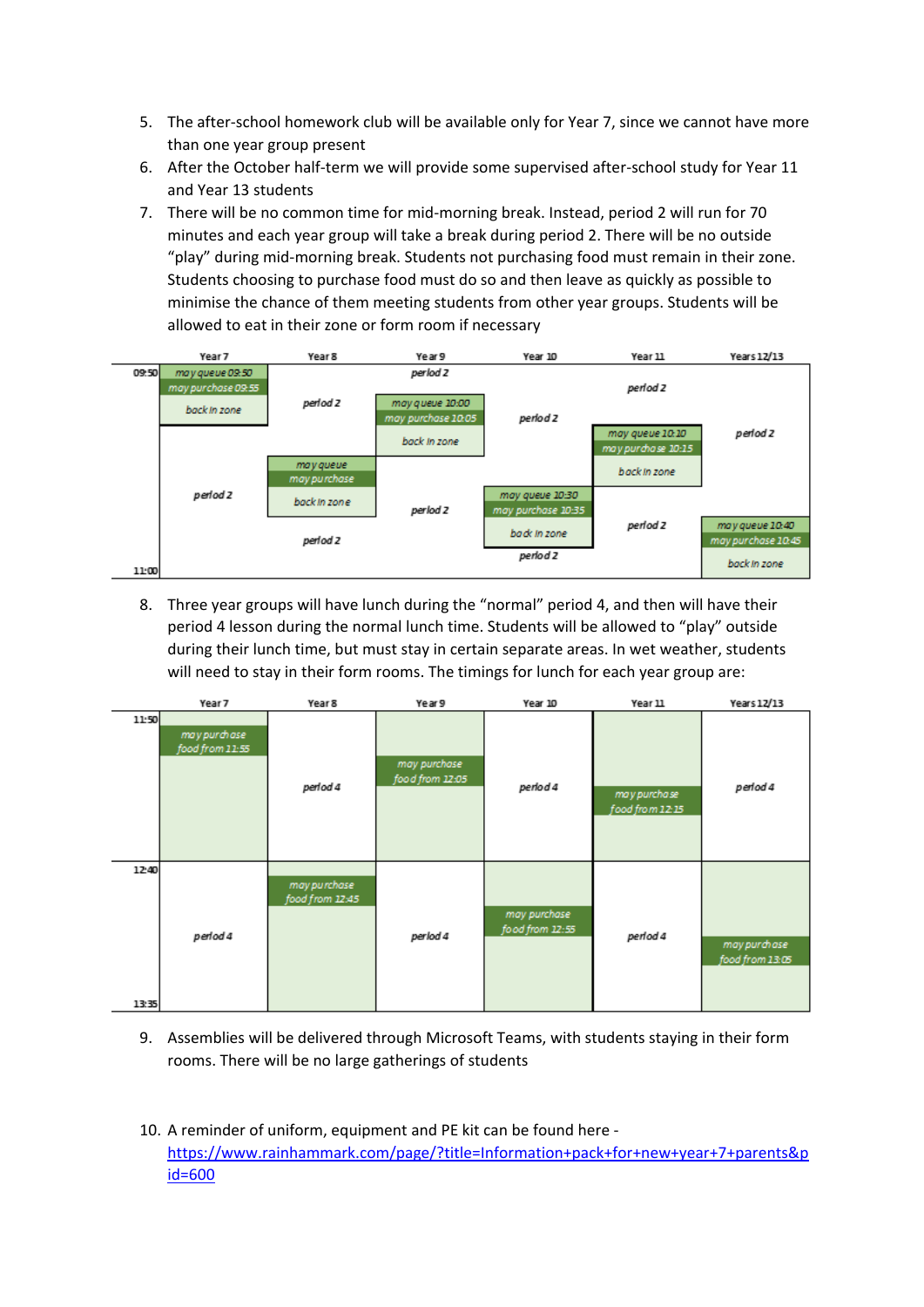11. A list of textbooks that the new Years 8, 9 and 10 students to need to bring in and return on their first day back can be found at the bottom of this letter

I would like again to thank you for your continued support and understanding of our current situation and of the fact that our plans are, by necessity, likely to change as new guidance and information becomes available.

I wish you and your family well.

Yours faithfully,

Alan Moore

Headteacher

-----------------------------------------------------------------------------------------------------------------------------

#### Dear Student

Below are the books that you will need to bring in on 3 September. The year groups refer to the year you will be going into so if you are currently in Y7 you will be Y8 on the list below. N/A means "not applicable" meaning there aren't any materials to return for that subject. Make sure you pack them for your first day. Thank you.

| Subject           | KS3 books/materials                                                                                                                                                                                                                                                                       |
|-------------------|-------------------------------------------------------------------------------------------------------------------------------------------------------------------------------------------------------------------------------------------------------------------------------------------|
| Art               | N/A except that Year 7 going into 8 should bring in their 'Creative Journals'<br>which we will continue to use in Year 8.                                                                                                                                                                 |
| Computing         | N/A - unless you have borrowed a textbook                                                                                                                                                                                                                                                 |
| Design & Tech     | N/A                                                                                                                                                                                                                                                                                       |
| Drama             | N/A                                                                                                                                                                                                                                                                                       |
| English           | Year 8 - 'The Diary of Anne Frank' and 'A Midsummer Night's Dream' (plus<br>any outstanding copies of 'Animal Farm').<br>Year 9 - 'Romeo and Juliet' (plus any outstanding copies of 'A Monster Calls').<br>Year 10 - 'An Inspector Calls' (plus any outstanding copies of Silas Marner). |
| French            | F8, L8 and N8- Mission Français 1<br>B9, P9 and R9- Mission Français 1<br>F9, L9 and N9- Mission Français 2<br>A10, P10 and R10- Mission Français 2<br>N10- Expo 3                                                                                                                        |
| Geography         | N/A - unless you have borrowed a textbook                                                                                                                                                                                                                                                 |
| German            | P8, R8 and S8 - Echo 1<br>A9, F9 and L9 - Echo Express 1<br>P9, R9 and S9 - Echo 2<br>B10 and N10 - Echo Express 2<br>R10 and S10 - Echo 3                                                                                                                                                |
| History           | N/A                                                                                                                                                                                                                                                                                       |
| Maths             | N/A                                                                                                                                                                                                                                                                                       |
| Music             | You will need to bring in your Music exercise book from last year and keep it<br>in your locker ready.                                                                                                                                                                                    |
| Religious Studies | N/A - unless you have borrowed a book                                                                                                                                                                                                                                                     |
| Science           | Year 8-AQA KS3 Science student book part 1                                                                                                                                                                                                                                                |